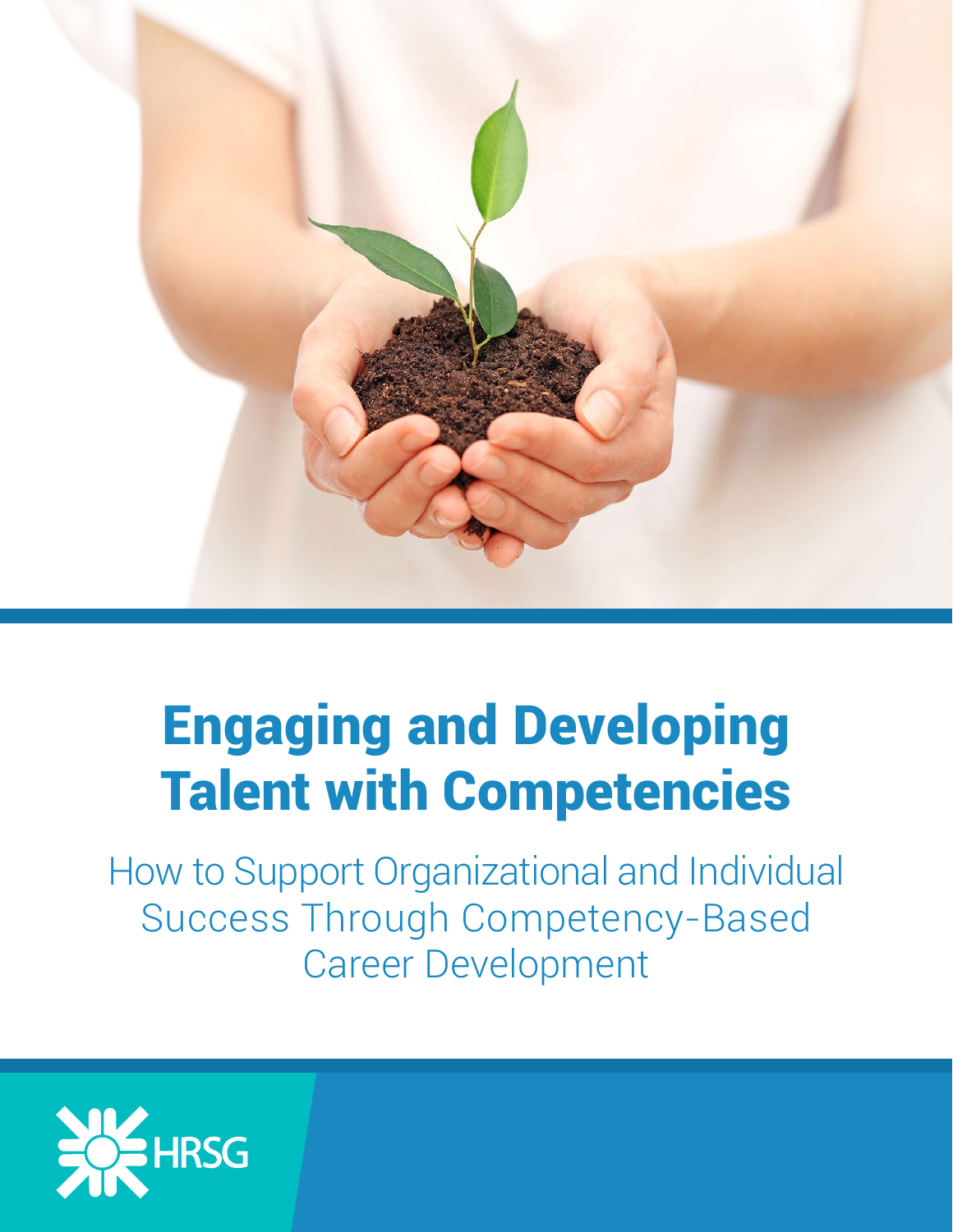

### The Evolution of Career Development

Career development has been an integral part of HR for decades—in fact, the term was in use as far back as the 1960s. But underneath a relatively static label, the definition has evolved considerably.

The traditional workplace supported a fairly narrow and predictable formula for career development: employees started at the bottom and climbed the ladder as far as their ambitions and abilities permitted. Career progression was like an escalator that stretched from the first day of work to retirement, with a series of promotions and raises spaced at semi-regular intervals.

Today, an individual's career can look more like a roller coaster—complete with unpredictable peaks, valleys, and changes in direction. Exploring new careers and switching employers regularly is the norm, not the anomaly. According to the [most recent numbers](http://www.bls.gov/news.release/tenure.nr0.htm) from the US Bureau of Labor Statistics, employers can expect to keep an employee for a median of 4.6 years. For organizations focused on retention and loyalty, that is a sobering fact.

At the same time, the way we define career success is changing. Employees no longer measure it exclusively in terms of salary increases or corner offices. Instead, it may take the form of work that aligns with their values, or a job that makes the most of their skills while still enabling them to maintain a healthy work-life balance.

Today, employees stay with an employer for a median of 4.6 years.

And while increasingly fragmented and individualistic career pathways and motivations create challenges, when it comes to retention and development, no organization can afford to ignore the issue. The competition for talent is fierce, and the [cost of employee acquisition has never been higher.](http://www.bersin.com/blog/post/Benchmarking-Talent-Acquisition-Increasing-Spend2c-Cost-Per-Hire2c-and-Time-to-Fill.aspx) Finding ways to retain and develop the organization's talent is critical.

In this ebook, we will explore some of the biggest talent trends impacting career development today, and examine how competencies can help HR professionals manage the complexities and deliver development programs that meet the needs of both the organization and the individual.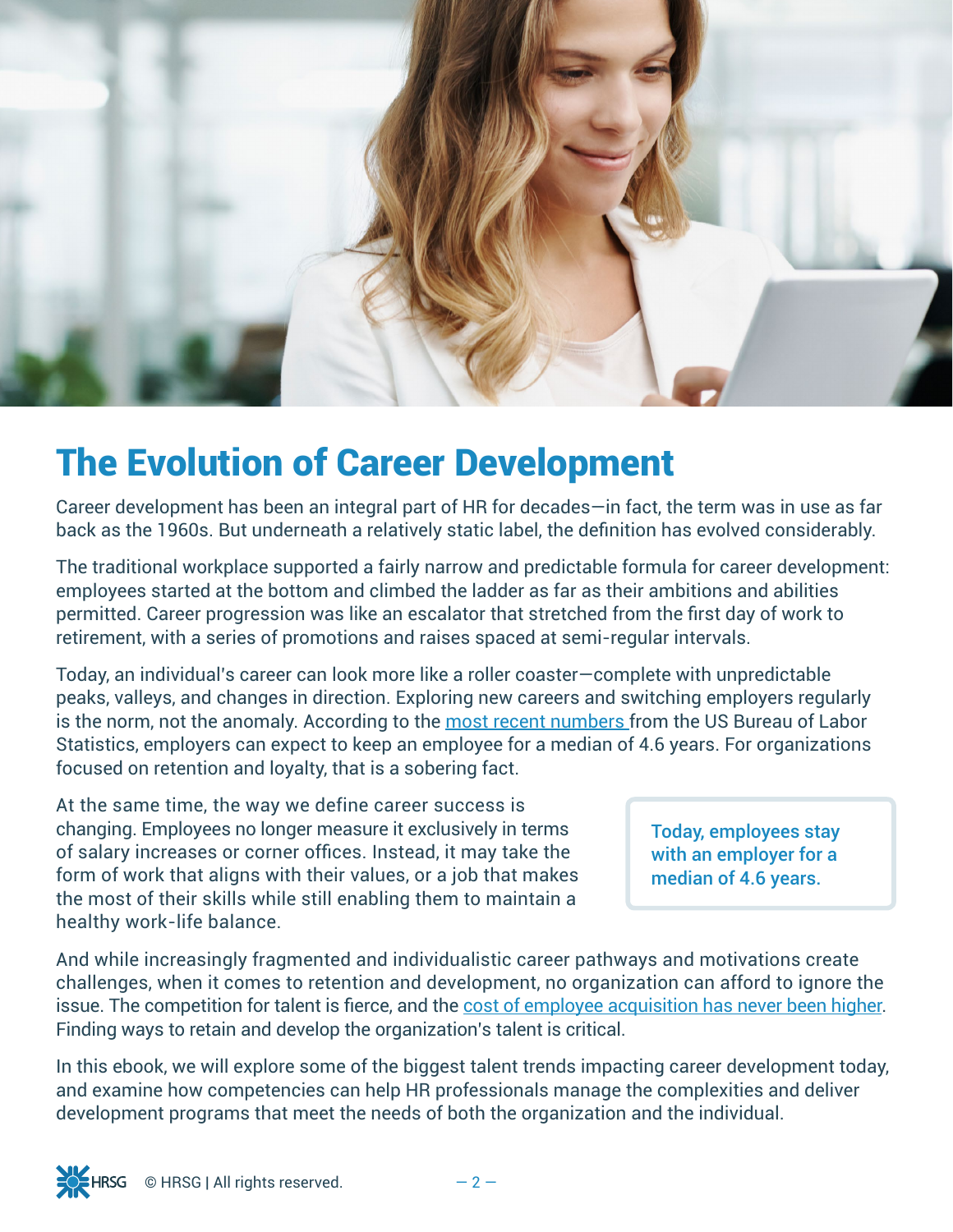### Moving the Dial with Career Development

While building an effective career development program can be challenging, it is also highly rewarding. Career development can move the dial on a wide range of high-priority business areas:

#### Impact On: Business Excellence

Learning and development are shedding their reputation as cost centers within the organization and being re-envisioned as vital, strategic activities. A [Brandon Hall report](http://www.brandonhall.com/practice_area_ld.php) revealed that the C-Suite is more likely to claim ownership of the learning budget than HR or business unit leaders. Nearly half of companies surveyed (46 percent) placed development at the highest executive level compared to 37 percent of companies that gave the responsibility to HR or business-unit leaders.

And getting strategic about learning and development pays off. [The Great Places to Work Guide to Greatness](http://hrchoice.com/wp-content/uploads/Great_Place_to_Work_Guide_to_Greatness_download.pdf), an annual report that analyzes the FORTUNE 100 Best Companies to Work For, noted that the companies on the list, all of which had made employee development a top strategic priority, were also organizations that had experienced intense growth, with reported revenue rising an average of 22.2 percent over the past 24 months.

Further reinforcing the link between career development and business excellence, [in a study of](https://www.linkedin.com/pulse/20140731043559-8175758-research-consistently-shows-that-training-employees-pays-off-with-profits)  [more than 500 US corporations](https://www.linkedin.com/pulse/20140731043559-8175758-research-consistently-shows-that-training-employees-pays-off-with-profits), The American Society for Training and Development found that companies offering comprehensive employee training enjoyed a 24 percent higher profit margin than those who focused less on training.

#### Impact On: Leadership

Leadership capacity is a top concern for virtually every organization, and development plays an essential part in helping organizations address the talent gaps and create a strong leadership cadre. In the [2015 Brandon Hall Group's State of Leadership Development](http://www.brandonhall.com/practice_area_ld.php)  [Study](http://www.brandonhall.com/practice_area_ld.php), leadership shortfalls were identified as the single greatest

83% of organizations rated leadership development as a top concern

differentiator between high-performance and all other organizations, with 83 percent of organizations rating targeted development for all leader levels as 'important' or 'very important.'

These results were echoed in [Deloitte's Human Capital Trends report for 2015](http://www2.deloitte.com/content/dam/Deloitte/at/Documents/human-capital/hc-trends-2015.pdf), in which nearly 9 out of 10 respondents identified leadership as 'important' or 'very important.' However, only six percent of organizations surveyed felt ready to meet their leadership needs. Learning was identified as one of the top three talent challenges, with 85 percent of business and HR leaders reporting that learning was an 'important' or 'very important' problem.

The takeaway is this: companies that are struggling to find leadership talent are recognizing that the solution lies in taking a more active role in developing that talent from within.

Organizations that prioritize training enjoy higher profit margins.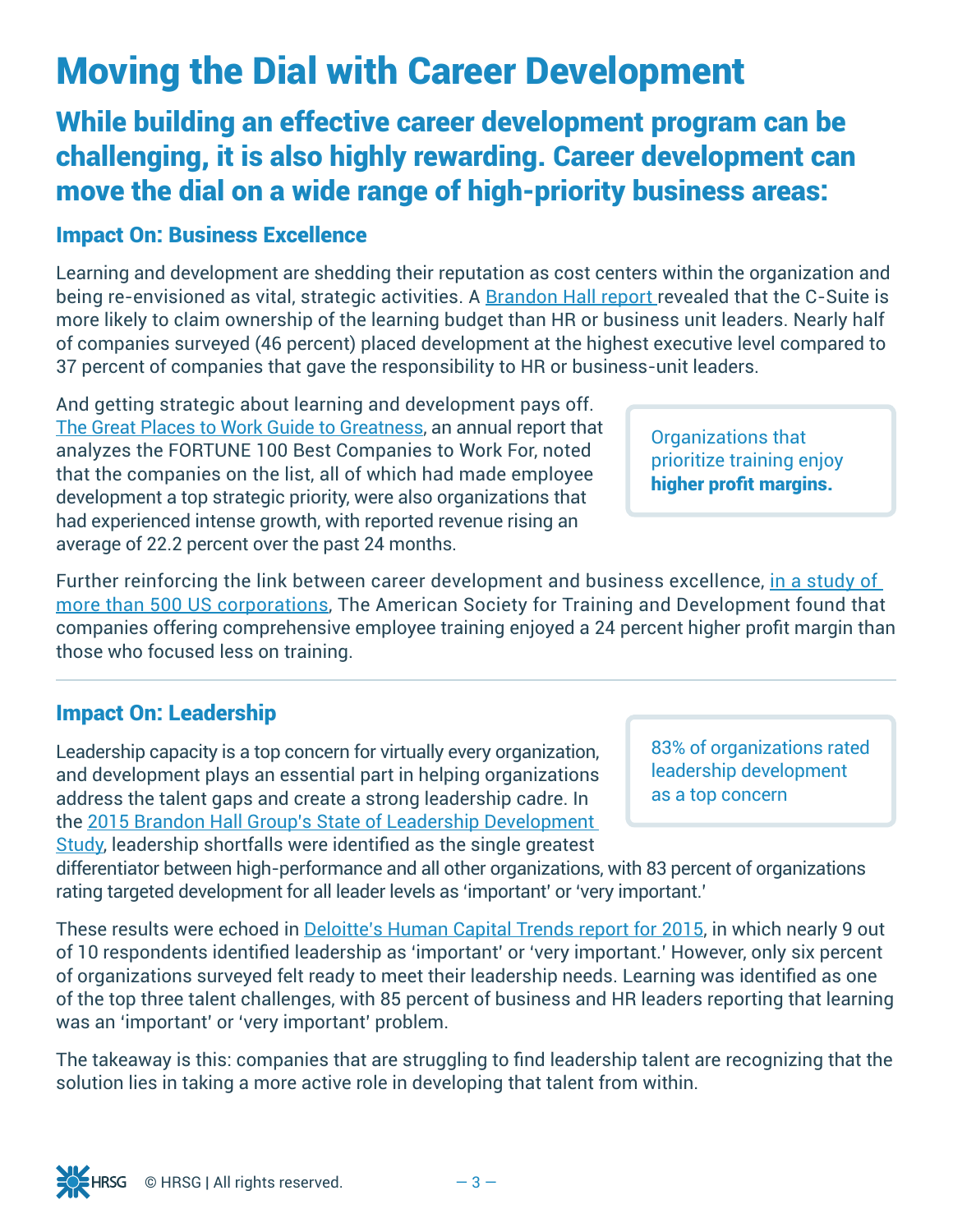#### Impact On: Retention

Retaining talent is an ongoing issue. According to a [recent Gallup poll](http://www.gallup.com/businessjournal/186311/making-career-moves-americans-switch-companies.aspx), fewer than 1 in 10 US employees who change jobs stay at the same company. The overwhelming majority, 93 percent,

moved to a new company when they change roles, leaving only 7 percent who took a new position within the same company. Not only is this kind of turnover expensive (costing the organization up to 150 percent of an employee's annual salary according to some estimates), but it is a waste of the talent resources the company expended so much time and money to acquire.

Not every employee's desired career trajectory will fit with an organization's needs or available opportunities. But when a high number of employees need to look outside the organization to fulfill their career goals, it is likely that the way the organization is promoting internal opportunities and supporting employees to take advantage of them is falling short. A commitment to training and career development signals to employees that the company values their talent and is investing in their future. This approach is validated by a [review of the research,](http://web.uri.edu/lrc/research/) which found that effective employee training increased employee commitment levels and reduced organizational turnover.

#### Impact On: Millennials

Company demographics are undergoing a seismic shift as the Millennial ranks swell from a tiny fraction of the workforce to a clear majority. Today, 35 percent of the North American workforce is between the ages of 18 and 34, and projections for the future suggest that Millennials will comprise anywhere from [one-half to three-quarters of the workforce by 2025](http://www2.deloitte.com/content/dam/Deloitte/global/Documents/About-Deloitte/gx-dttl-2014-millennial-survey-report.pdf).

This cohort averages [three times as many job changes](http://www.theglobeandmail.com/report-on-business/careers/study-of-workplace-priorities-highlights-generation-gap/article4201524/) as Baby Boomers did at the same age, and a recent survey from Mercer indicates that [44 percent of employees ages 18 to 34](http://www.mercer.ca/content/dam/mercer/attachments/global/inside-employees-minds/inside-employees-minds-canadian-report-part-one-english.pdf) are seriously considering leaving their current job, despite reporting high levels of job satisfaction. Prestige, perks, and pay do not entice them to stay longer, but new challenges and opportunities to learn and progress in their careers do.

Millennials could make up 75% of the workforce by 2025

Career progression does not need to be strictly upward, either: it can involve lateral moves into other organizational areas. The most important consideration for Millennials is to feel their talents are being developed and plugged into a meaningful endeavor.

Only 7% of employees stay when they change roles

 $\odot$  HRSG | All rights reserved.  $-4$  –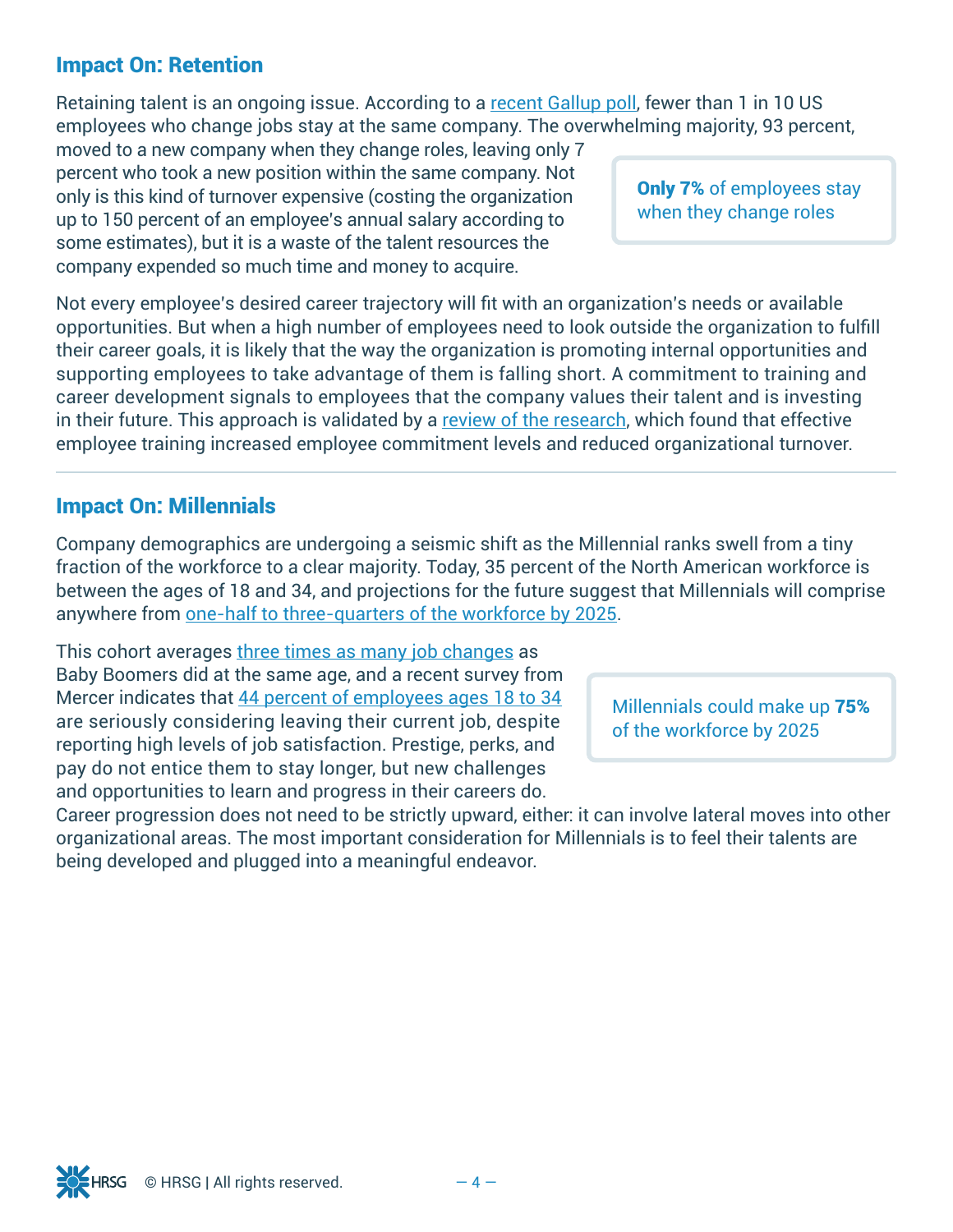### Creating Flexible Development Strategies Using **Competencies**

#### While the benefits of career development are clear, the best way to support employee development is not always as straightforward.

Today's workplaces are multi-generational, multicultural, less predictably hierarchical, and more individualistic than ever before, and these characteristics all have implications for development. Flatter organizations multiply potential career pathways, replacing up-and-down 'ladders' with free-ranging 'lattices' that stretch across job families, departments, and other traditional dividing lines. Workforce diversity has made 'one-size-fits-all' development plans a thing of the past. And the growing demand for flexibility, choice, and control now characterizes consumer and employee behavior alike.

Today's workplaces are multi-generational, multicultural, less predictably hierarchical, and more individualistic.

As a result, managing development activities and finding the right balance between the needs of the organization and the needs of the employee is complex and challenging.

While that complexity is not going away, competencies can help to manage it. Originally used primarily by Fortune 500s, competencies have entered the mainstream in the last decade or so, as new technologies and licensing models have made them affordable, accessible, and user-friendly.

In simple terms, competencies offer enhanced visibility for the **knowledge, skills, abilities,** motivations, and traits needed for a specific job. By translating some of the more hard-to-define job requirements into observable behaviors, competencies enable the organization (and its employees) to understand, measure, and develop these capacities more effectively. And that makes it easier to build career development processes that are transparent, accessible, and empowering.

#### Competencies Enhance Visibility

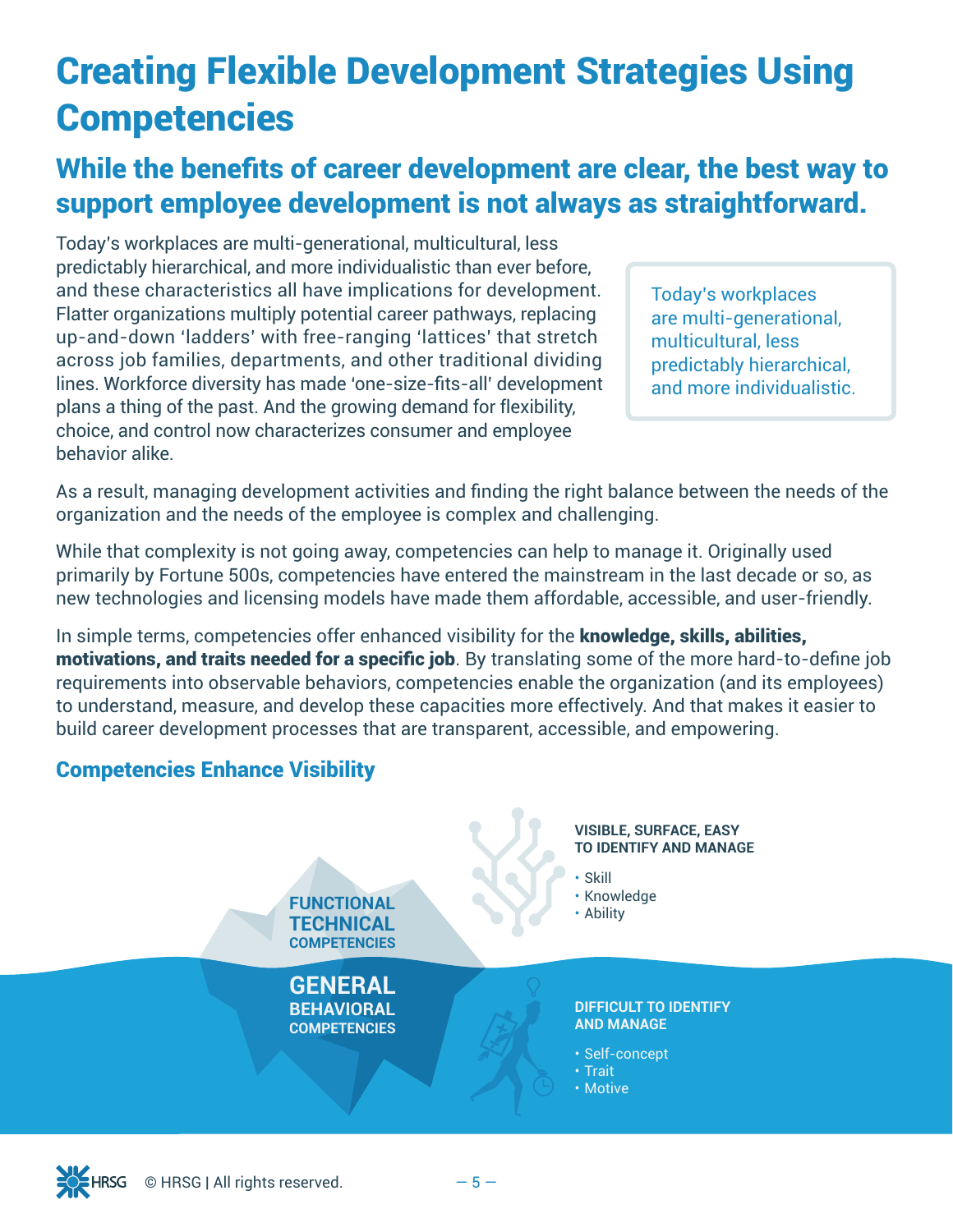### More Pathways to Success for Employees

Traditional career development processes tend to organize learning opportunities according to a predictable, upward career progression. For example, a high-performing call-center representative may be given the opportunity to take a management training course in preparation for a promotion to a management position. But if she wants to look at other opportunities across the organization, the pathway will not be as clear. What if she wants to transition into a marketing role? Does she have any competencies that align with an entry-level marketing position? Are there other competencies that she needs to acquire before qualifying for the job? And which development activities will enable her to focus on these gaps?

Breaking each job in the organization down into its component competencies changes the way development programs can be designed and delivered. Instead of limiting development opportunities to specific promotion-based pathways, the program can support a much wider range of possibilities for employees to explore, both upward and lateral. And they support that exploration by making it clear to employees what they need to do to reach their development goal and giving them a range of development options to choose from.



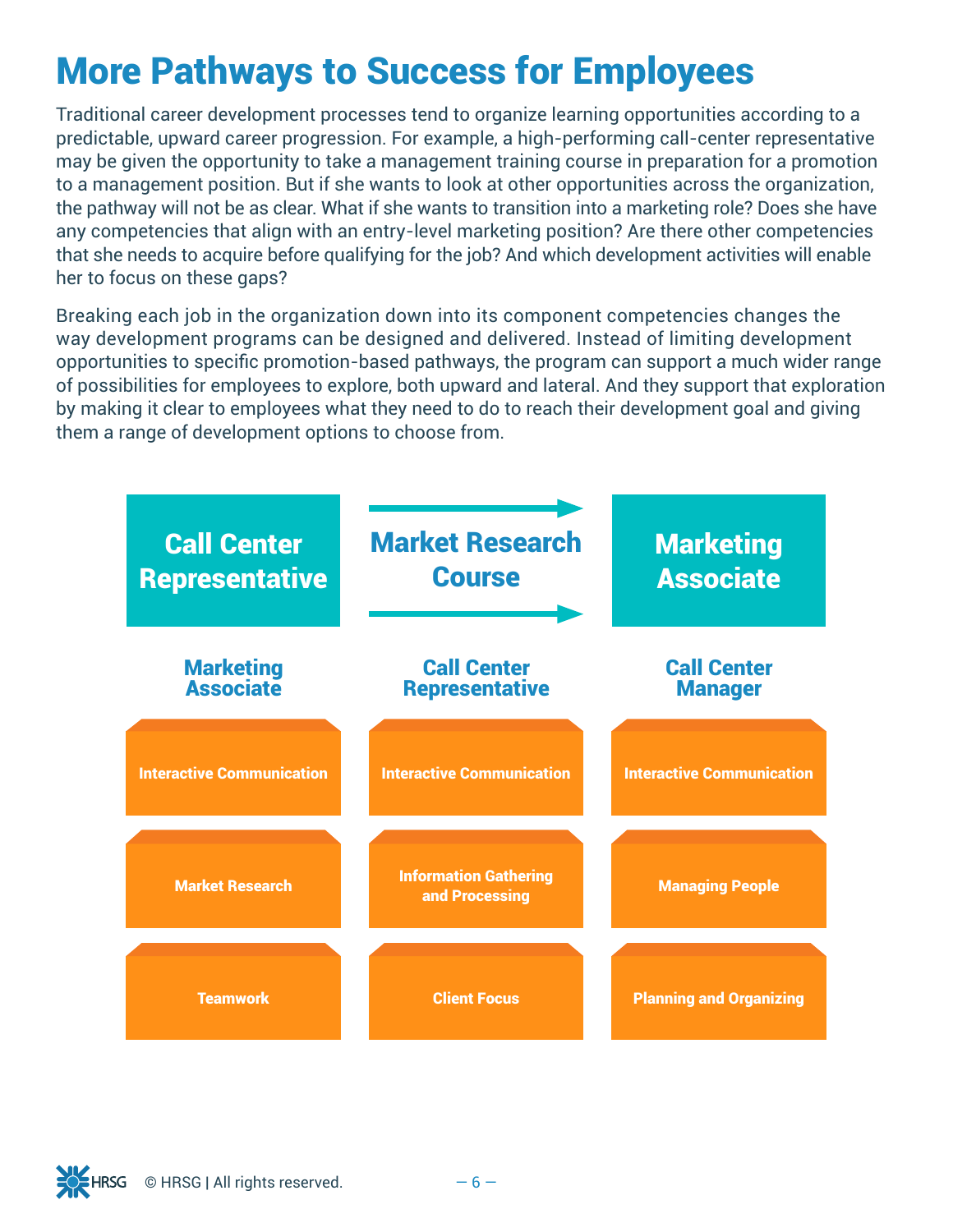

### Better Use of Talent for Organizations

Competency-based development benefits the organization as well as the individual. It enhances engagement and retention by giving employees greater career mobility and more control over the direction their career takes.

Using competencies as the building blocks of your organization's development program also enables a clearer view of the organization's talent resources.

When your talent inventory is defined by the jobs people perform, you are only getting half the story. Until those jobs

#### **COMPETENCIES ARE…**

- A common language for talking about talent
- A way to measure hard-toidentify traits and motives
- Easy to see and understand for everyone
- Consistently applied across the organization
- A framework that connects every job in the organization

are defined by the competencies that determine on-the-job success, it is almost impossible to see which performers could be transitioned to hard-to-fill or soon-to-be vacant positions. When you quantify gaps at the job level rather than drilling down to the competencies required for the job, it is much harder to quantify the talent you already have and visualize how it can be developed and redeployed within the organization to address those gaps.

With competencies assigned to every job, and development opportunities assigned to every competency, analyzing the organization's talent needs and developing employees in ways that align with organizational goals becomes much easier.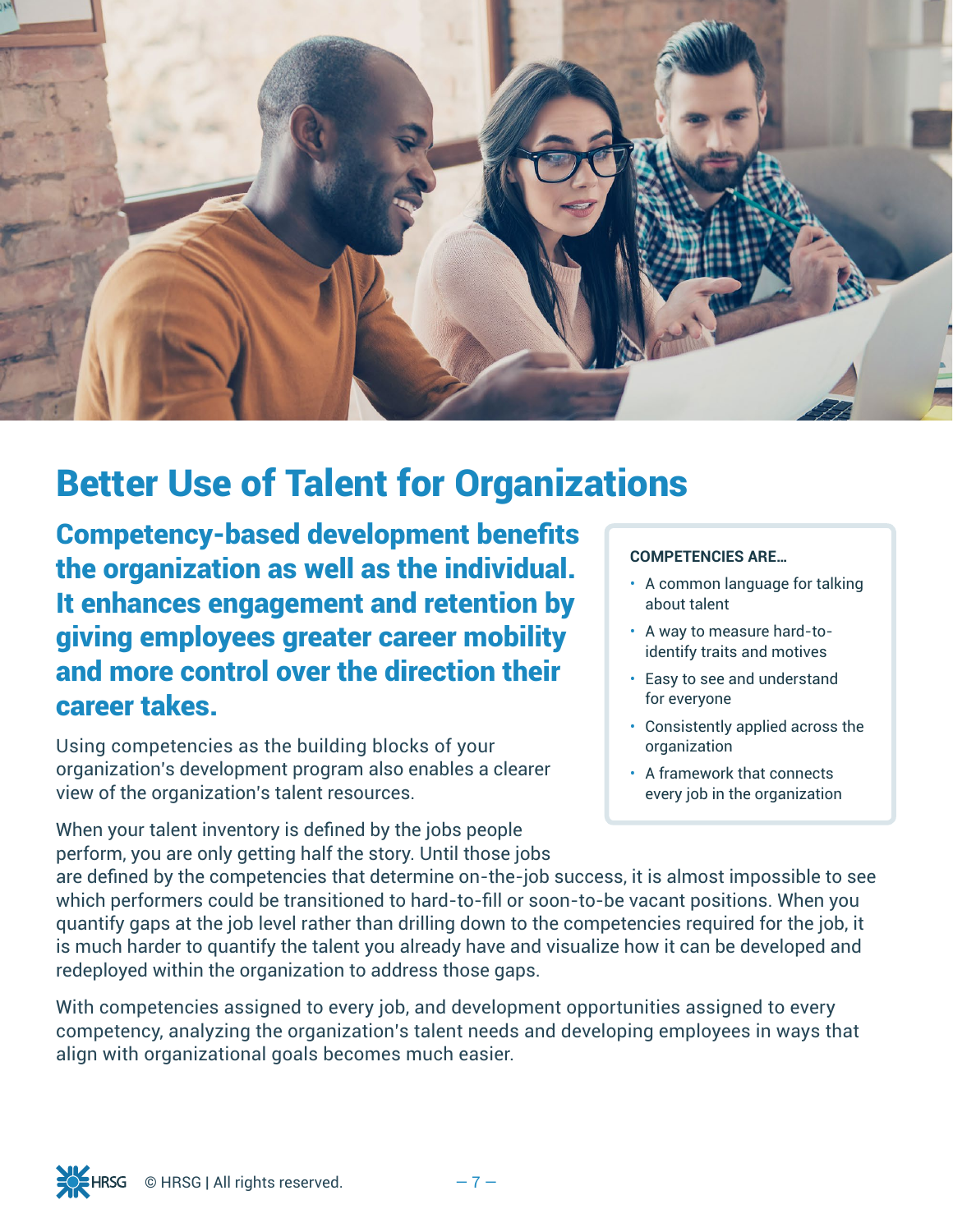### Anatomy of a Competency

Let us take a closer look at the 'base unit' for competency-based development—the competency itself. Every competency contains, at a minimum, a definition or high-level description and a series of behavioral indicators, which describe in observable terms how that competency is demonstrated in the workplace.

Some competencies, including those developed by HRSG, are based on a multi-level construction, which means that the competency describes what proficiency looks like at progressive levels of expertise, from basic to advanced. Multi-level competencies are ideal for development programs because:

- They show how the same competency can link jobs requiring the same or different levels of expertise.
- They enable organizations to assign development activities to each proficiency level.
- They give employees a clear development path to follow, whether they are looking to excel in their current role or move into a different role.

| Client Focus $\sim$<br>з<br>Providing service excellence to internal and/or external clients.                                |                                                                                                                |                                                                       |                                                                                                                                                          |                                                                                                                                        |  |
|------------------------------------------------------------------------------------------------------------------------------|----------------------------------------------------------------------------------------------------------------|-----------------------------------------------------------------------|----------------------------------------------------------------------------------------------------------------------------------------------------------|----------------------------------------------------------------------------------------------------------------------------------------|--|
| Level 1                                                                                                                      | $ $ evel $2$                                                                                                   | evel <sub>3</sub>                                                     | level 4                                                                                                                                                  | Level 5                                                                                                                                |  |
| Responds to immediate client needs                                                                                           | <b>Maintains client contact</b>                                                                                | Provides added value                                                  | Provides seasoned advice                                                                                                                                 | <b>Ensures continued service excellence</b>                                                                                            |  |
| Responds to client needs in a timely,<br>professional, helpful, and courteous<br>manner, regardless of client attitude.<br>2 | Follows up with clients during and after<br>delivery of services to ensure that their<br>needs have been met.  | Looks for ways to add value beyond<br>clients' immediate requests.    | Acts as a seasoned adviser, providing<br>independent opinion on complex client<br>problems and novel initiatives, and<br>assisting with decision-making. | Formulates strategies and processes to<br>evaluate emerging and longer-term<br>opportunities and threats to meeting<br>clients' needs. |  |
| Shows clients that their perspectives<br>are valued.                                                                         | Maintains service to clients during<br>critical periods.                                                       | Addresses the unidentified, underlying<br>and long-term client needs. | Pushes client to consider difficult<br>issues that are in their best interests.                                                                          | Determines strategic business direction<br>to best meet clients' evolving needs.                                                       |  |
| Strives to meet service standards in all<br>circumstances.                                                                   | Addresses clients' issues in order of<br>priority.                                                             | Enhances client service delivery<br>systems and processes.            | Advocates on behalf of clients to more<br>senior management, identifying<br>approaches that meet clients' needs as<br>well as those of the organization. | Evaluates the client service model and<br>service standards to identify areas for<br>improvement.                                      |  |
|                                                                                                                              | Keeps clients up-to-date on the<br>progress of the service they are<br>receiving and changes that affect them. | Anticipates clients' upcoming needs<br>and concerns.                  |                                                                                                                                                          |                                                                                                                                        |  |

- 1. The **competency definition** provides a high-level description of the competency.
- 2. The **proficiency scale** provides multiple proficiency levels for each competency. Each level reflects a progression from a basic demonstration of the competency towards a more complex and strategic demonstration. Proficiency scales help you compare requirements across jobs, which is especially useful when determining potential career paths within the organization.
- **3.** The notion for each level provides a high-level summary of the overall theme identified for that proficiency level.
- 4. A behavioral indicator provides a clear description of the observable behaviors that an employee will demonstrate on the job.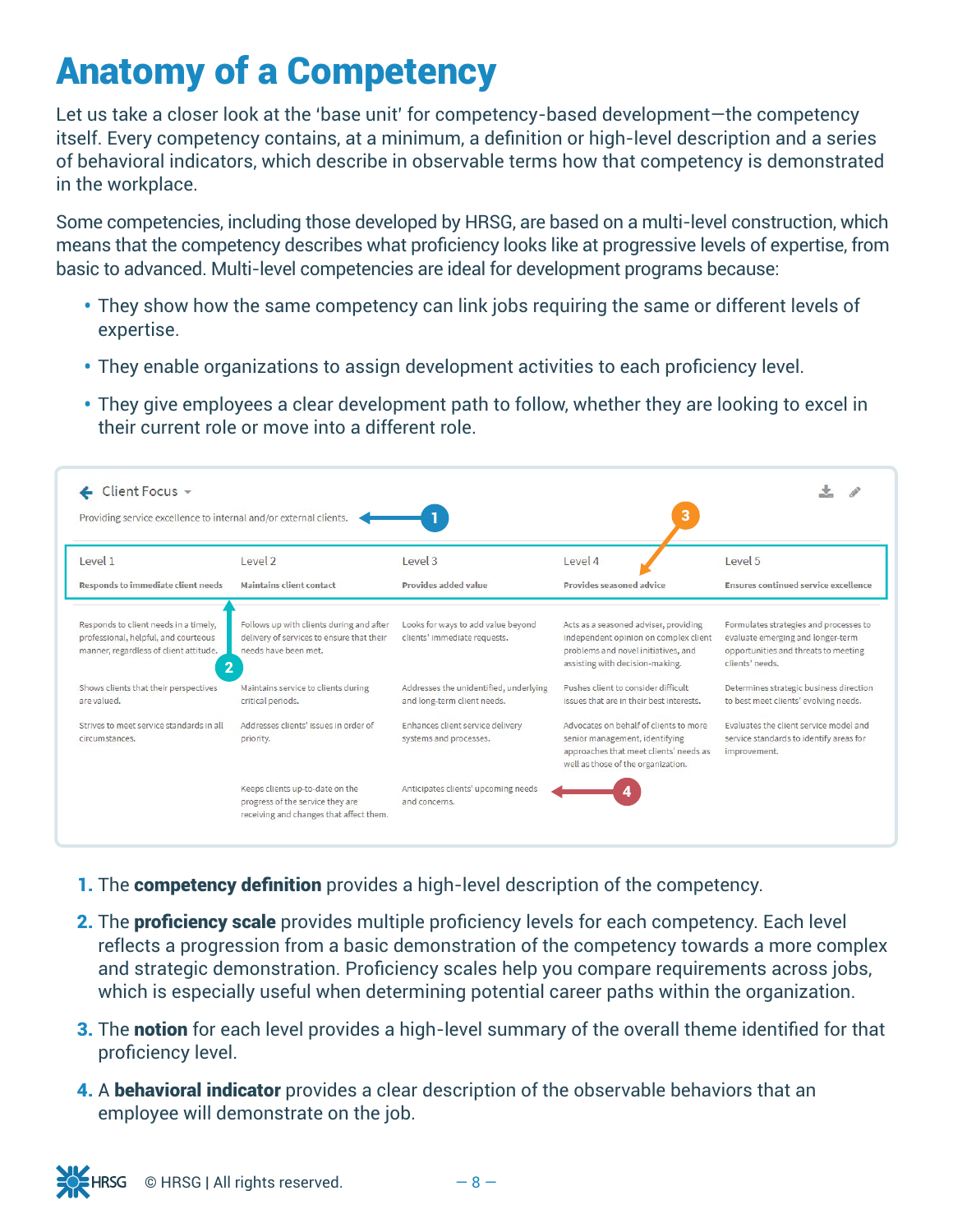### Competency-Based Learning in Action

Now let's look at how competencies plug into an organization's development activities. Each job in the organization is defined by a competency-based profile. These profiles are made up of a list of competencies expressed at specific proficiency levels. With competency-based career planning, each proficiency level is connected to a selection of development opportunities.

Employees can see their own job profiles and any other job profile in the organization—from entry level to leadership—and they can explore the learning and development pathway required to achieve various levels of proficiency for a given competency.

This makes the process transparent and accessible. Every employee can clearly see the skills, traits, experience, and knowledge required for any job. They also have a clear understanding of what their own competencies are, and can evaluate their readiness to take on a new role. Most importantly, they can also explore the development pathways that can lead them from where they are to where they would like to be.

Take this example. A client coordinator wants to be promoted. Her profile includes the 'client focus' competency at a level-one proficiency, while the client manager profile specifies a level-three proficiency. She searches the company's competency database and looks for the learning opportunities listed for the level-three proficiency. She sees options that include: a mentorship program, an online 'Customer Service Credentials' course on a recognized massive open online course (MOOC); and, a one-day, onsite workshop offered through the local chapter of the International Customer Service Association. She prefers the flexibility of online learning, so with the approval of her manager, she chooses the online course. When the course is completed, her HR manager updates her personal competency profile to reflect the higher level of proficiency so that when the client manager job becomes available, she can demonstrate that she has achieved the competency level required for promotion.

| <b>GOAL</b>         | <b>WHERE I AM NOW</b>             | <b>WHERE I WANT TO BE</b>         |
|---------------------|-----------------------------------|-----------------------------------|
| <b>ROLE</b>         | <b>CLIENT COORDINATOR</b>         | <b>CLIENT MANAGER</b>             |
| <b>COMPETENCIES</b> | <b>CLIENT FOCUS (LEVEL 1)</b>     | <b>CLIENT FOCUS (LEVEL 3)</b>     |
|                     | Planning and organizing (level 2) | Planning and organizing (level 3) |
|                     | Self-awareness (level 2)          | Self-awareness (level 3)          |
|                     | Resilience (level 1)              | <b>Resilience (level 2)</b>       |

#### Competency-Based Development Options

| <b>CLIENT</b><br><b>FOCUS</b><br>(LEVEL 1)                                                                                       | <b>CLIENT</b><br><b>FOCUS</b><br>(LEVEL 2)                                              | <b>CLIENT</b><br><b>FOCUS</b><br>(LEVEL 3)                                                                               | <b>CLIENT</b><br><b>FOCUS</b><br>(LEVEL 4)                                                               | <b>CLIENT FOCUS</b><br>(LEVEL 5)                                                         |
|----------------------------------------------------------------------------------------------------------------------------------|-----------------------------------------------------------------------------------------|--------------------------------------------------------------------------------------------------------------------------|----------------------------------------------------------------------------------------------------------|------------------------------------------------------------------------------------------|
| On-the-job activities:<br>Download activity<br>file.<br>One-day workshop<br>through Barclay<br>College. See<br>workshop details. | On-the-job activities:<br>Download activity<br>file.<br>Internal accelerator<br>program | 20 hours of<br>mentorship with a<br>client manager or<br>director<br><b>Customer Service</b><br><b>Credential course</b> | Client relations<br>coaching package<br>Client-service<br>excellence<br>conference<br>Mentorship program | Client relations coaching<br>package II<br><b>Customer Service Training</b><br>Course II |

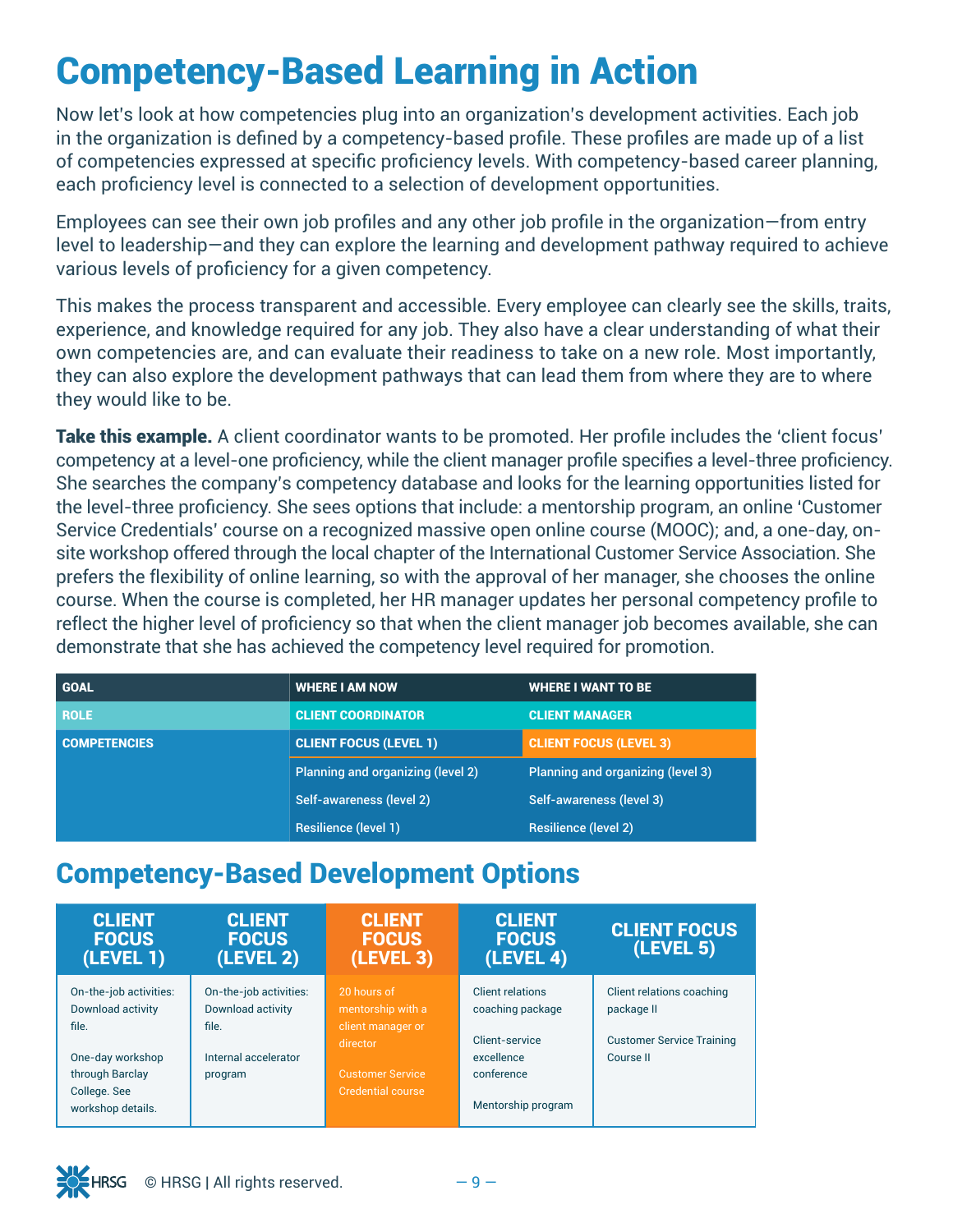### Getting Started

Building a competency-based development program doesn't have to be complicated. But it does require a few steps to develop the framework around which your development resources can be organized.

The process involves three basic steps:

Step 1. Develop a competency architecture for your organization.

Step 2. Create and validate competency profiles for each job you wish to support developmentally.

Step 3. Create career supports by aligning learning resources with each competency.

#### Step 1. Develop a Competency Architecture

'Competency architecture' sounds complex, but it is really just a simple set of rules that help you select competencies for every job in a consistent way. It is like a blueprint that ensures each job profile is built the same way and relates to other job profiles across the organization logically and predictably.

An organization's competency architecture can include up to three levels:

Core competencies: These competencies are shared by *every job in the organization*. They define the organization's key values, strengths, and differentiators.

Job-family competencies: These competencies are shared by *a specific group of jobs* that perform common functions and form a logical group for development. (For example, bookkeepers, accountants, and the CFO might all be part of the 'finance' job family and share the same competency for 'cash management.')

Job-specific competencies: These competencies define what is required to perform a *specific job*. So while 'cash management' might be a competency shared by every job in the finance job family, 'leading change' might be a competency that only the CFO needs to demonstrate.



Your organization's competency architecture will reflect unique choices about whether to include all three architecture layers and how many competencies to include for each layer. Once the architecture is in place, you have a structure into which you can add the desired competency content.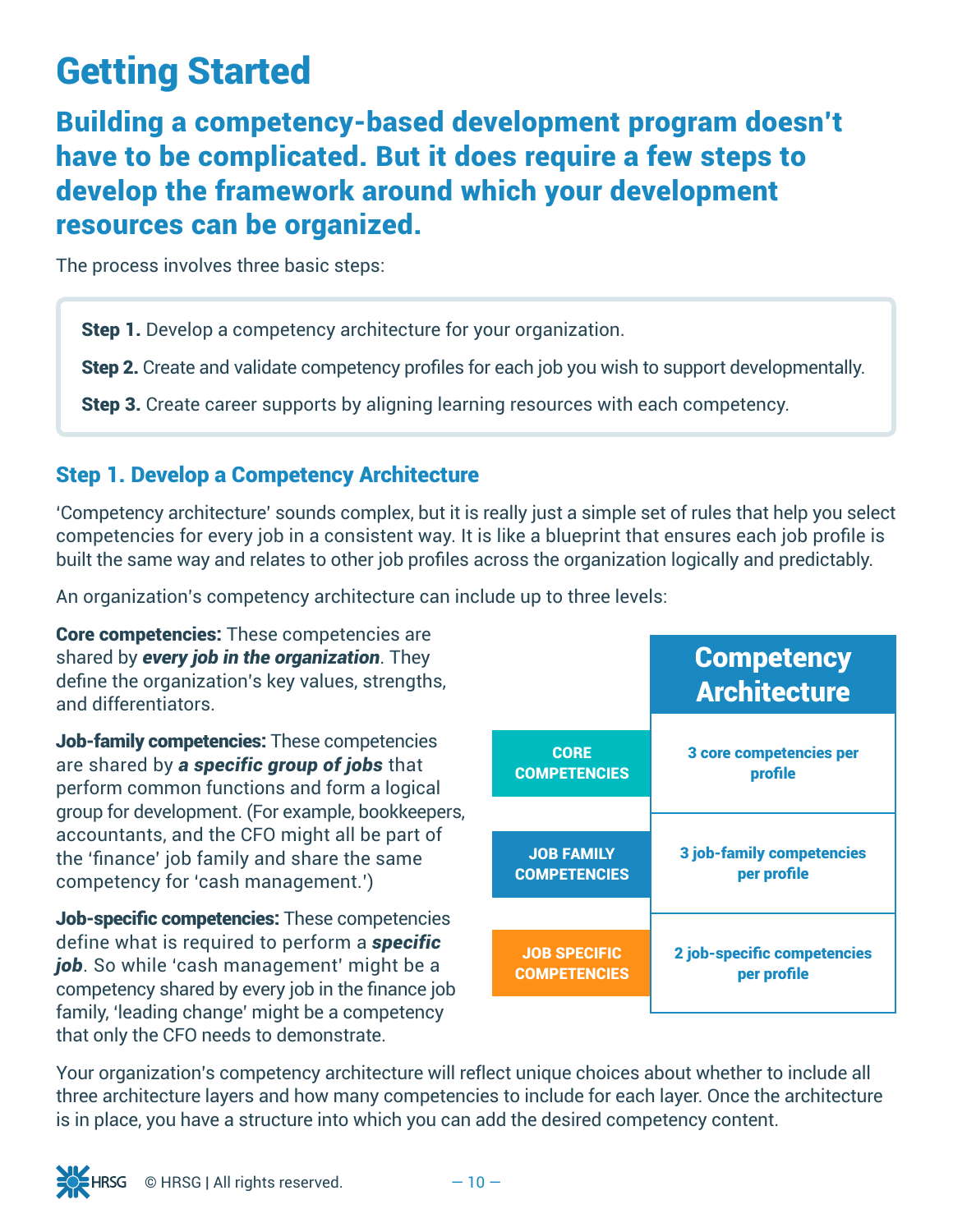#### Step 2. Create Competency Profiles

With your competency architecture in place, you can begin selecting the competencies and proficiency levels for specific jobs in your organization.

These days, few organizations develop their own competencies in house, because it is a costly and time-consuming process that requires specialized expertise in competency-based management. The majority will purchase a [competency dictionary](http://www.hrsg.ca/resources/competency-dictionary/) from a respected competency specialist. Competency dictionaries are collections of thematically related competencies. A dictionary may include a collection of competencies that support leadership, for example, or it may contain specialized competencies related to a technical field, such as IT and telecommunications.

To develop a competency profile for a job, you will need to:

• Collect background research to help you understand and fully account for the various job requirements.



- job requirements and feedback on competencies from job incumbents and supervisors.
- Behavioral interviews with job incumbents and supervisors to gather data about job requirements that can be mapped to competencies.
- Job-related materials, including job descriptions, training material, outputs expected in the job (e.g., reports, products), forms and documents used in the job.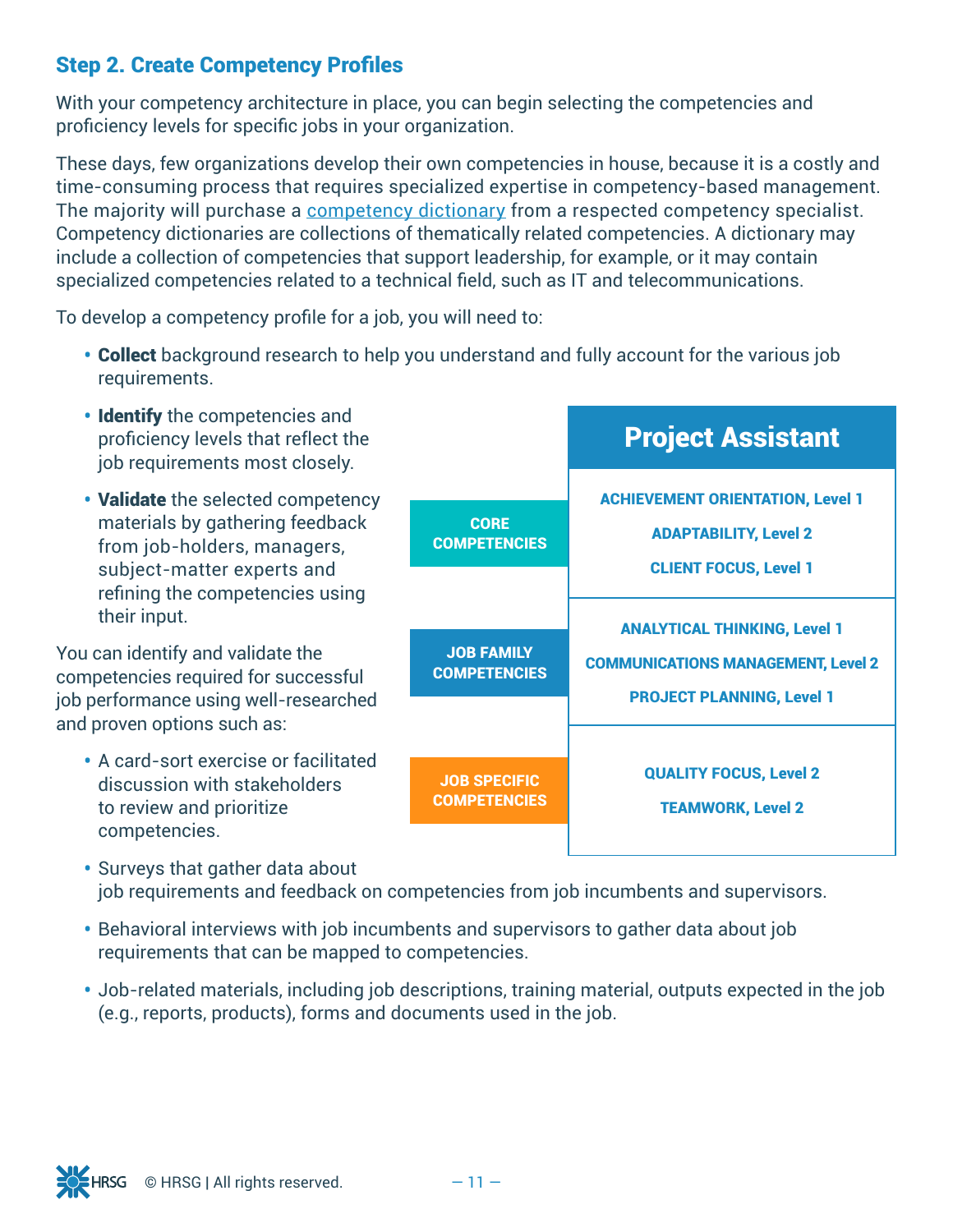#### Step 3. Perform Competency Assessments

Once you have validated and finalized your new competency profiles, the last step involves assessing each employee to see how they perform against the competencies required for the job.

Assessments help to set a baseline for each employee, and that baseline performs two functions. For employees whose performance does not meet the job's competency requirements, the assessment will identify gaps that the employee can overcome with the right development activities. For employees whose performance meets or exceeds the job requirements, the assessment can help identify the next challenge they could work towards within the organization.

Any type of assessment can be applied in this context, including 360-degree, parallel, and selfassessment processes. Regardless of the assessment type, using competencies to articulate the process gives all participants—including the employee being assessed and those providing assessment input—a clear understanding of the specific on-the-job behaviors being assessed. Competencies bring greater clarity and granularity to the assessment process, and when those competencies are linked to development activities, the process also provides that crucial next step by giving employees a choice of development options that will help them reach a specific performance level.

#### Tips for getting started

- Tap into expertise. If you do not have competency experts on staff, consider hiring a competency consultant to help you with the process of setting up your architecture, and selecting and validating competencies for each job.
- Start small. If you are exploring competencies for the first time, start with a small pilot program to test the waters, gain familiarity, and gather feedback before adopting a competency-based approach organization-wide. Try developing competencies for a single job family or choosing the organization's core competencies as a more manageable introduction to the discipline.
- Leverage technology. Managing competency content across the entire organization can be frustrating if you are relying on spreadsheets or Word documents. Consider using a management platform such as [CompetencyCore](http://www.hrsg.ca/software/), which keeps competency content updated and organized.

 $\odot$  HRSG | All rights reserved.  $-12$  –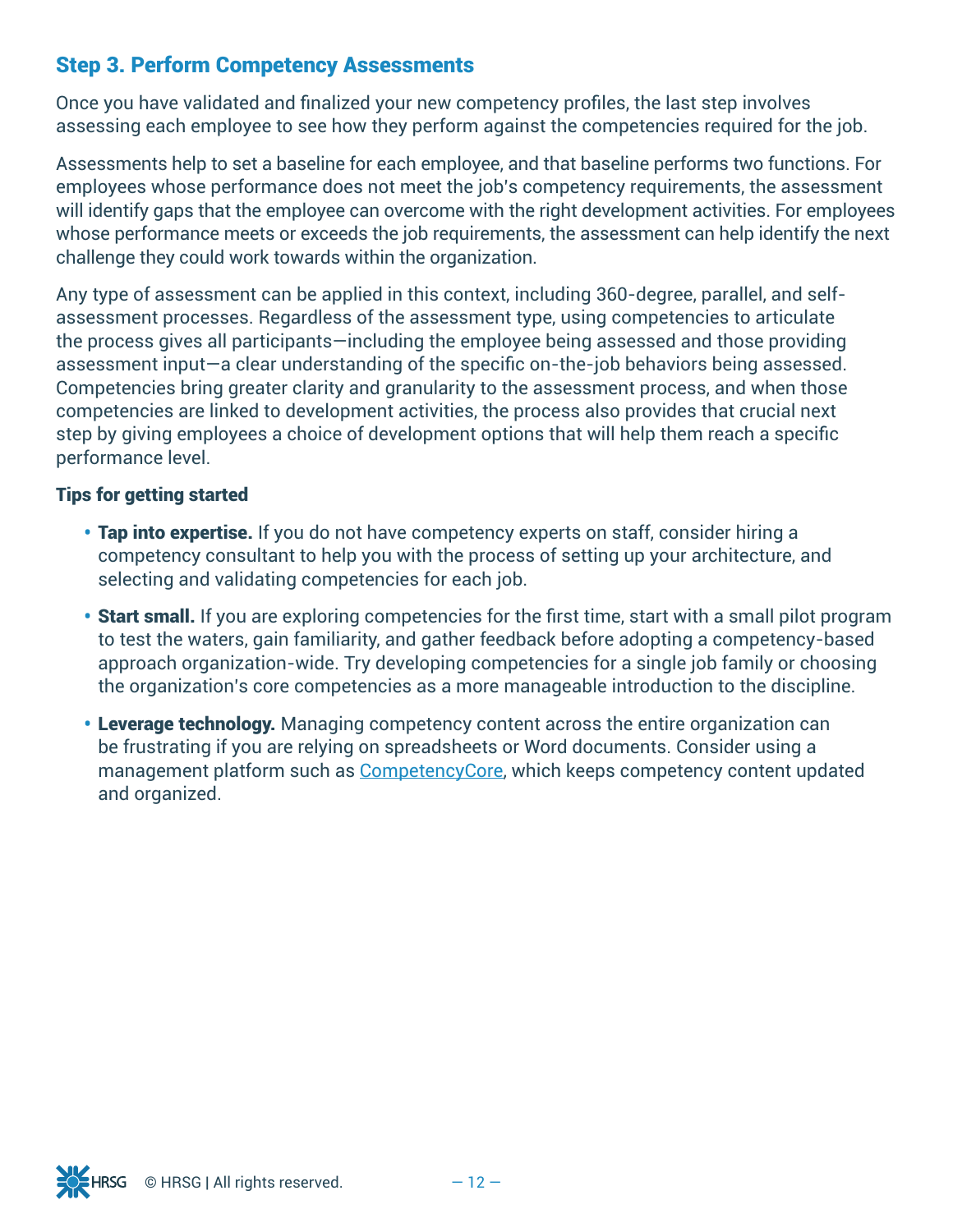### From Ladder to Lattice

Once competency-based profiles are in place for every job in the organization, you can begin building a development process that supports self-guided development and flexible career latticing.

Conventional 'ladder' career paths are hierarchical and uni-directional: they are limited by the confines of a specific job family or department, and they progress from entry level to senior management. But the combined pressure of flatter organizations and a growing talent crunch make this type of career progression limiting and impractical for both employees and employers.

Because competencies provide a common language to describe skill requirements for every job in the organization, they enable everyone—employees, managers, and HR professionals—to see a wider array of logical career paths across multiple departments and functions. This gives **employees** more options to challenge themselves and organizations more opportunities to leverage their talent resources and retain growth-oriented employees effectively.

Here is an example: We can see that a customer-service representative may choose a traditional career path by working towards a management position within the same department. But what if she knows that there will be no opportunities for promotion in the next year or two? In this case, she may choose to prepare for a lateral move into another department where promotional opportunities exist. As you can see, the competency profile for an entry-level technical support position has a very similar makeup. By focusing her development efforts on acquiring technical skills, she can build on her existing skills and prepare for a new, lateral career move. She could also move into project management by continuing to improve her existing 'client focus' skills and acquiring 'project management' capabilities, perhaps by taking her PMP (Project Management Professional) certification.

Giving employees options to learn and grow that go beyond hierarchical, promotion-based career pathways is essential to keeping them challenged and engaged, especially as the opportunities for conventional advancement diminish. It is an especially important consideration for organizations that wish to retain Millennials, who expect to be continually challenged and want to prioritize the acquisition of new skills and experience.



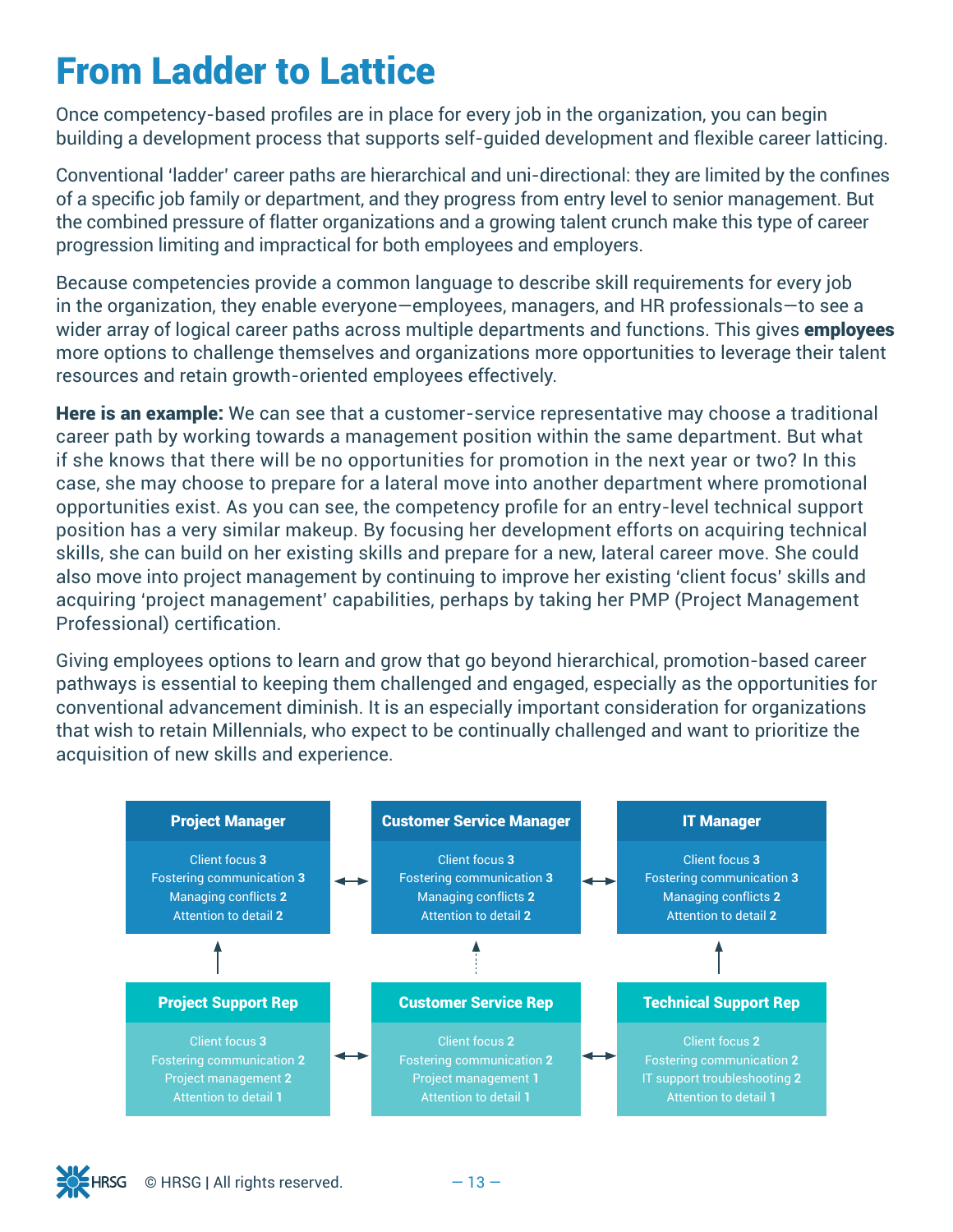### Self-Guided Development

Career "Lattices" introduce more opportunities into your development processes, but also more complexity. When careers progress hierarchically, there are fewer pathways to identify and chart. When careers can progress along a variety of pathways, the variables multiply significantly.

That is why it is essential to map your learning and development resources to the competencies and proficiency levels in use within your organization. This mapping enables employees and HR professionals alike to clearly see the learning path required for any career move.

While this mapped information can be made available in spreadsheets, guidebooks, intranets, or wikis, it should ideally be managed in a software program that is accessible for all employees and can be easily updated by HR professionals and others.

In addition to ensuring that development resources are mapped to specific opportunities, here are some additional tips to encourage self-guided development:

- Include a range of development options. Providing a range of learning options encourages and supports learning styles. For example, some people respond best to one-on-one coaching. Some prefer the convenience of self-paced, online learning. Others learn best within a group dynamic. Making an effort to find a range of alternatives will increase employee participation and engagement levels.
- Build accountability into the system. While self-guided development puts primary responsibility on employees to choose their own direction, the organization must still take responsibility for developing accountability frameworks as well as instructional materials and processes to give employees the support they need to self-manage.
- Record both assessed and validated competencies. Make sure your development management system is capable of tracking both the individual's assessed competencies and the validated competency profile for the job they perform. An employee's competency profile will evolve each time she completes a development activity, and that information needs to be recorded so that her wider capabilities—and not just those she demonstrates in her current job—are part of the organization's talent records.

 $\odot$  HRSG | All rights reserved.  $-14$  –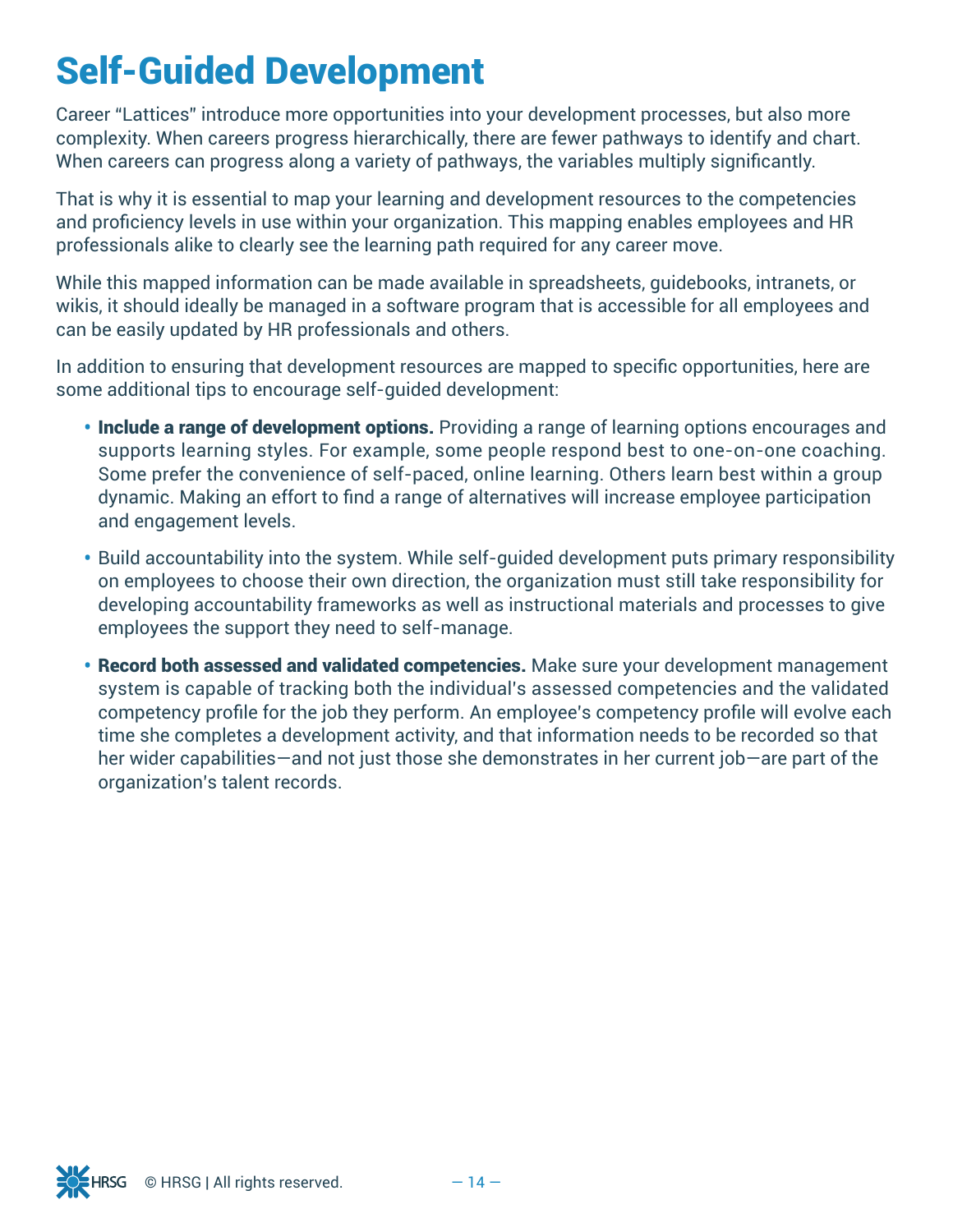### 8 Best Practices for Development Programs

- **1. Support business goals.** While self-quided career development is about empowering employees to take greater responsibility for shaping their careers, the framework of development options needs to align with the needs and priorities of the organization. If the business goal is to retain employees, the development opportunities on offer may be very different than if the goal is to boost profitability, or to reinforce organizational culture.
- 2. Record employee objectives. Make sure each employee clearly articulates their motivation for developing their career. While those motivating factors may change over time, it is important to record them in a living document to ensure the outcomes reflect their objectives. Do they want to advance to a leadership position? Do they want to stay in the current job and keep their skills and knowledge up to date? Do they want to explore a different career path in a new department or job family?
- **3. Include accountability structures.** Whether it is a monthly meeting with their supervisor, a peerled group where everyone reports on their progress, or another form of accountability, make sure employees know they are accountable to someone other than themselves when it comes to setting and achieving career-development goals.
- 4. Reward and acknowledge achievement. Depending on the employee's goal, success may not always come in the form of a promotion or other public achievement. It is important to find ways to acknowledge and celebrate diverse milestones. This could involve having employees log their progress and earn badges along the way based on the number of hours spent on development, the competencies or proficiency levels achieved, or some other metric. Peer support and recognition programs can also be used to acknowledge progress.
- **5. Ensure easy access.** Binders on shelves will most likely sit there gathering dust, and spreadsheets are hard to maintain and update when you have several dozen competencies and hundreds of proficiency levels to manage. Invest in a platform that enables you to easily update the list of learning resources for each competency and proficiency level, and enables employees to access and explore resources at any time, from any location, and preferably on any device.
- **6. Promote and educate.** Ensure that the entire organization, including employees, managers, and executives, understands and supports the new initiative. Develop promotional and instructional materials that address each audience's concerns and outline the expectations. Make sure information about the development program is part of every employee's onboarding or orientation process. Peer support and recognition programs can also raise the profile of the organization's development activities, especially when they are integrated into social networks.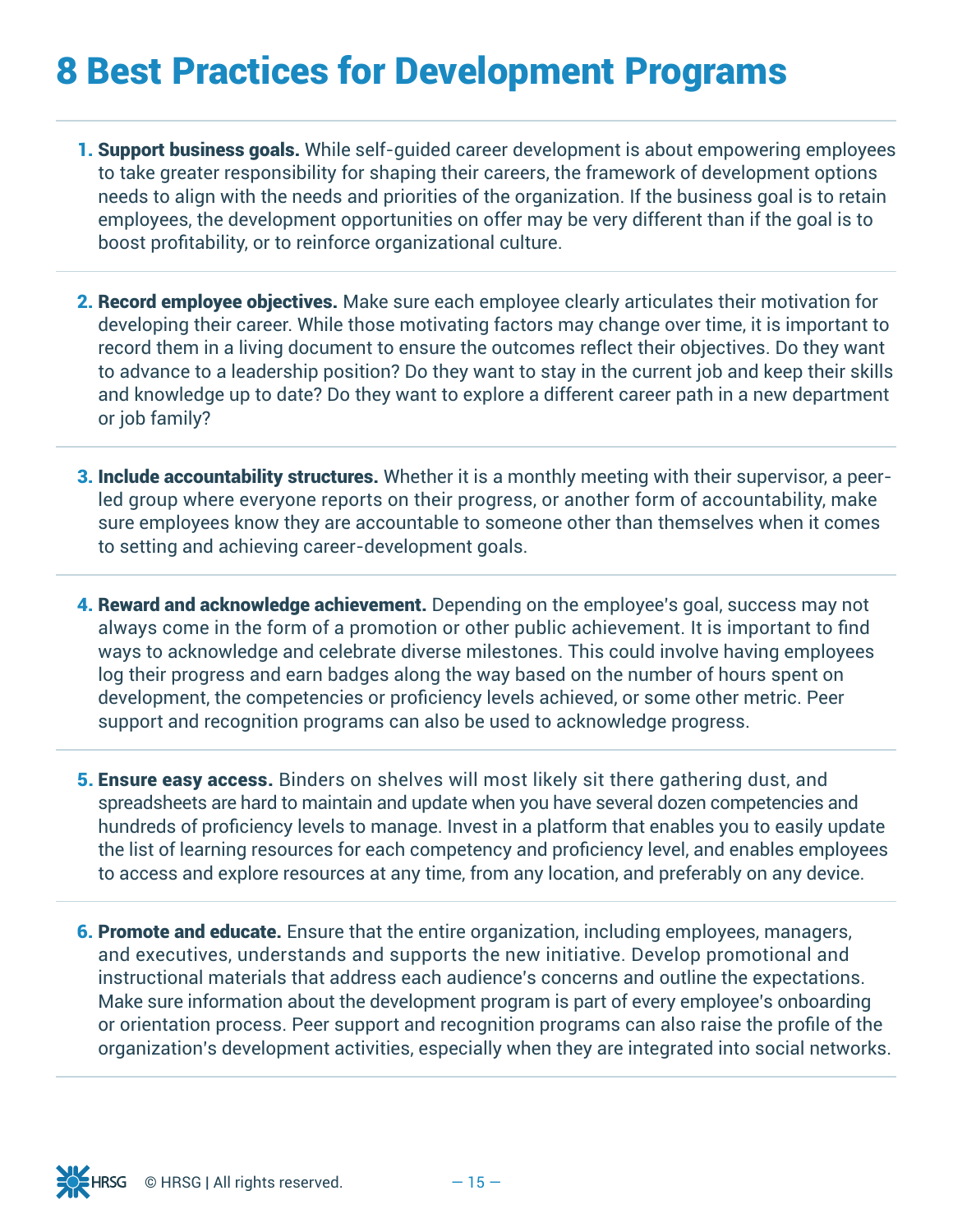- **7. Integrate development with other processes.** The most successful development programs integrate with other key talent processes, including performance management, succession management, recruitment and staffing, and even compensation and reward. When development is fully integrated, it becomes a powerful support for the full talent-management cycle. For example, it can broaden the hiring pool by identifying candidates who—with a small investment in training—can become high-value, long-term employees. It can turn performance reviews into opportunities to grow and succeed. And it can help organizations deepen their bench strength and support stability by training employees to fill key roles that will be vacant in future.
- 8. Build the case for executive support. In an [in-depth study of 14 organizations](http://www.optimumonline.ca/pdf/29-4/career_development_3.pdf) published in The Journal of Public Sector Management, 'best-in-class' companies reported that top management's commitment and support was critical to the success of any career management and development system. Getting executive buy-in will help to ensure that your development program is supported, recognized, and widely adopted.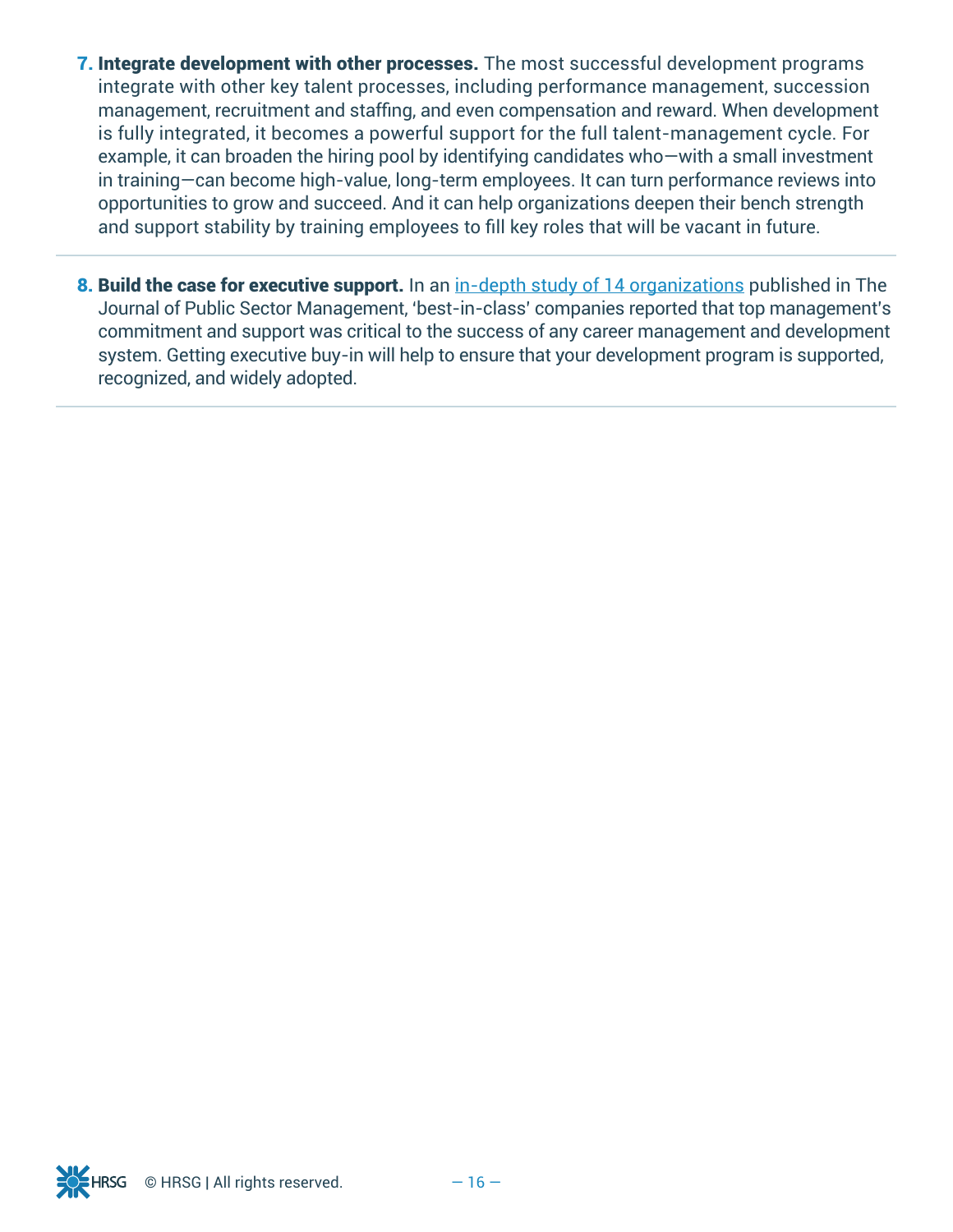### Emerging Trends in Learning and Development

#### Learning Technologies

Learning technologies have transformed organizational development activities. MOOCs are now offered by more than 400 universities. Advances in digital media are making engaging, fully immersive training experiences possible with video, interactivity, and simulations. And cloud-based training management systems are enabling organizations to create a complete, customized training ecosystem that organizes external and in-house learning options, enables employees to search, access, rate, and recommend training, and includes inbuilt analytics for measuring the impact of training on the organization in a variety of ways.

#### Learning as a Profit Center

In the most progressive companies, learning is being reclassified from a cost center—a resourceintensive business requirement with only an indirect impact on business outcomes—to a profit center. As advanced analytics enable the organization to quantify the positive impact of well-trained, motivated, and internally mobile employees on the bottom line, HR professionals are making the business case for more robust development programs that align with and support business goals.

#### Learning as Culture

Learning and development are increasingly being aligned with organizational culture. In some companies, the same role is now assuming responsibility for both areas. The argument for merging culture-building and development activities under the same banner is twofold. First, learning and development often support key organizational values, such as continual learning, innovation, and embracing change. Secondly, development activities can be chosen to promote and reinforce the desired culture. When competencies are used to manage the development process, core competencies capture the organization's

#### **Prioritizing training and development resulted in:**

- **45% higher shareholder returns**
- **218% higher income per employee**
- **24% higher profit margin**

**Figures taken from a [Cornerstone On](https://www.cornerstoneondemand.com/sites/default/files/whitepaper/csod-wp-employee-productivity-curve-022015.pdf)  [Demand](https://www.cornerstoneondemand.com/sites/default/files/whitepaper/csod-wp-employee-productivity-curve-022015.pdf) whitepaper and [Business](http://www.businesstrainingexperts.com/preview/training_white_papers.htm)  [Training Experts](http://www.businesstrainingexperts.com/preview/training_white_papers.htm) whitepapers**

cultural essence and can be linked to a range of development opportunities that are calibrated to the needs of employees at every level—from entry level to leadership.

#### Self-Directed Learning

Today's organizations recognize that employees are self-motivated, entrepreneurial, and individualistic. Imposing development activities from the top down can result in learning opportunities that do not align with the learner's motivations, goals, or learning style. A more self-directed model for career development enables employees to provide input on those learning choices, collaborate with colleagues and supervisors, and select the learning opportunities that are best for them. Giving employees the freedom to choose options that suit their learning strengths, their schedules, and their preferred pacing can make a huge difference to learning outcomes as well as engagement levels.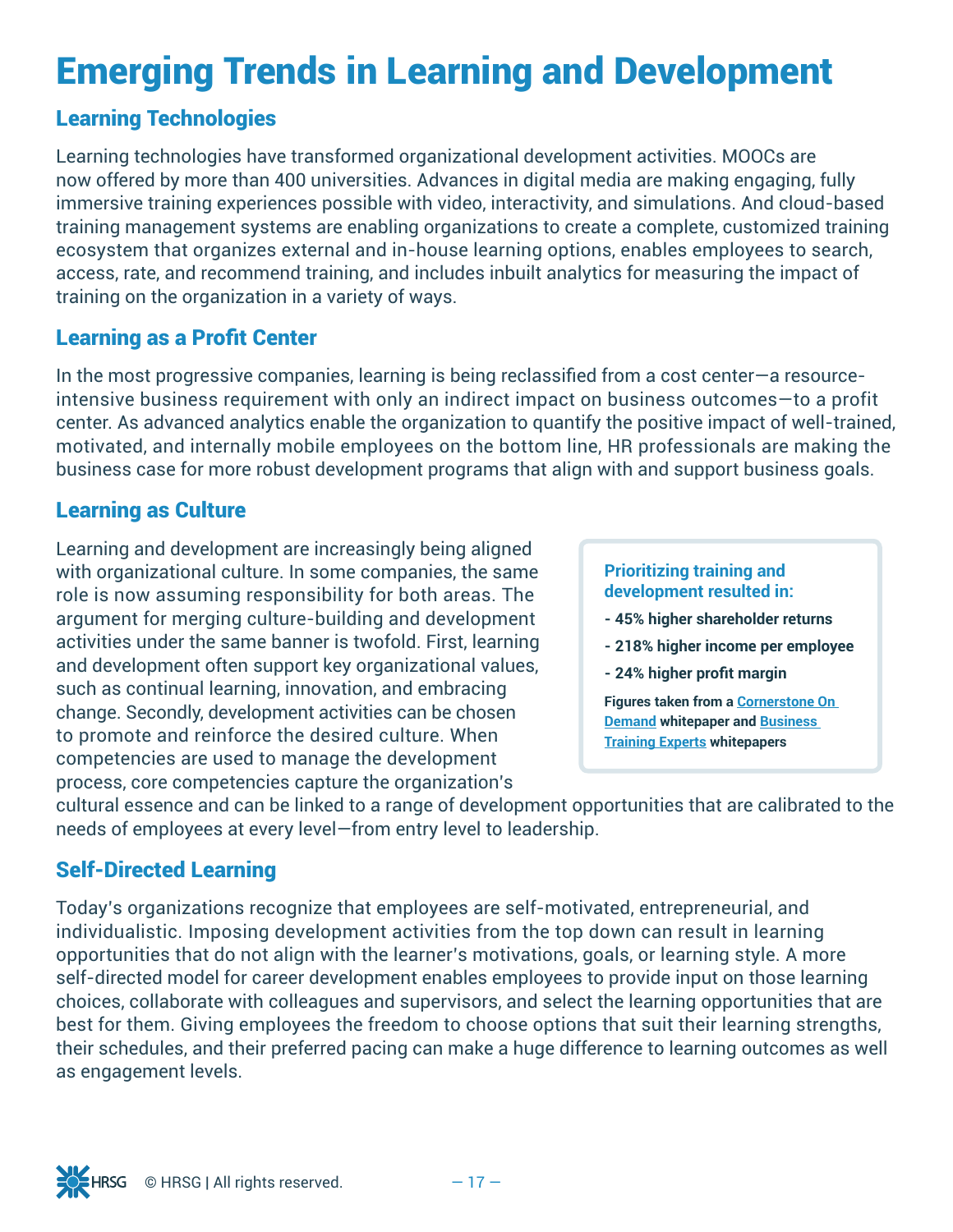

### Spotlight on Technology

Technology is transforming talent management. Software-as-a-Service (SaaS) and cloud solutions, social and mobile platforms, analytics and big-data capabilities, e-learning and MOOCs, and gamification are just some of the technology trends that are creating new possibilities for development and engagement that did not exist a decade or even five years ago.

At the same time, technology has been shifting away from programs designed to support HR specialists and transactional HR activities towards employee-facing resources designed to encourage engagement, self-service, and peer support.

While all these new options can be exciting, they can also be overwhelming. Here are some key features and capabilities to keep in mind while evaluating development-management technologies:

A user-friendly interface. When HR administrators were the only people using HR software, a lessthan-intuitive interface was not a deal-breaker. After all, understanding the technology was part of their job and using the software was something they did on a daily basis. But when the success depends on employee adoption rates, you need to aim for a different standard of usability. If the interface is not simple, intuitive, and attractive, you will never persuade employees to engage with the software.

Mobile compatibility. The mobile trend is impossible to ignore: a recent [Tech Pro Research study](https://www.techrepublic.com/resource-library/whitepapers/wearables-byod-and-iot-current-and-future-plans-in-the-enterprise/) revealed that 74 percent of organizations are now using or adopting a bring-your-own-device (BYOD) policy. The 2015 [Citrix Mobile Analytics Report](https://www.citrix.com/articles-and-insights/workforce-mobility/jun-2015/7-enterprise-mobility-statistics-you-should-know.html) showed that 61 percent of workers report working outside the office at least part of the time, and that employees use more than three devices a day for work activities. HR technology needs to be accessible outside the workplace and compatible with a range of devices.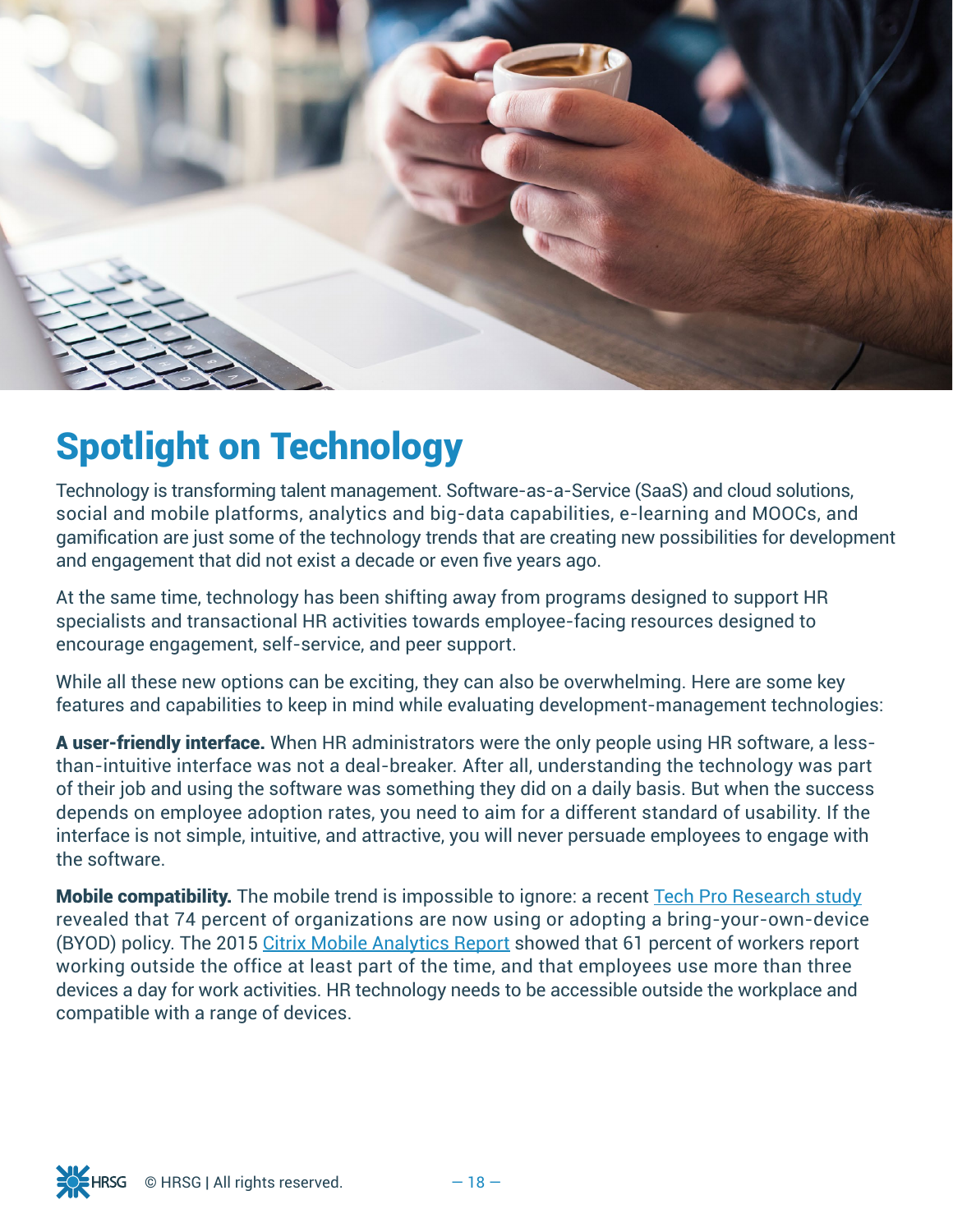Analytics. In an article titled, [The Geeks Arrive In HR: People Analytics Is Here](http://www.forbes.com/sites/joshbersin/2015/02/01/geeks-arrive-in-hr-people-analytics-is-here/#1e2842207db3), Josh Bersin discussed the explosion of interest in HR analytics. While many HR professionals are challenged to identify the data that is meaningful and worth measuring, the potential to understand the workforce more thoroughly and quantify the impact of talent management on key business results is exciting. According to [Bersin By Deloitte research](http://www.bersin.com/News/Content.aspx?id=16912), organizations that have the capacity to collect and intelligently apply HR data see improvements in their ability to recruit, build leadership bench strength, and develop their talent.

Integration capabilities. A development-management system that is not capable of integrating with other HR systems will never deliver optimal value. Ideally, the system will give you the ability to flow development resources and data into other key HR activities, such as talent acquisition, performance management, and succession planning. Look for a system that either includes additional modules for these key HR activities or is compatible with a platform that supports this type of integration.



With multi-level competencies, you have clearly defined behaviors that are expected at different jobs or job levels. The clarity of those definitions facilitates an objective evaluation for the manager, and provides a framework for meaningful discussions between the manager and the employee.

**— Lorraine MacKay, Senior Vice-President, Human Resource Systems Group**

 $© HRSG | All rights reserved.  $-19 -$$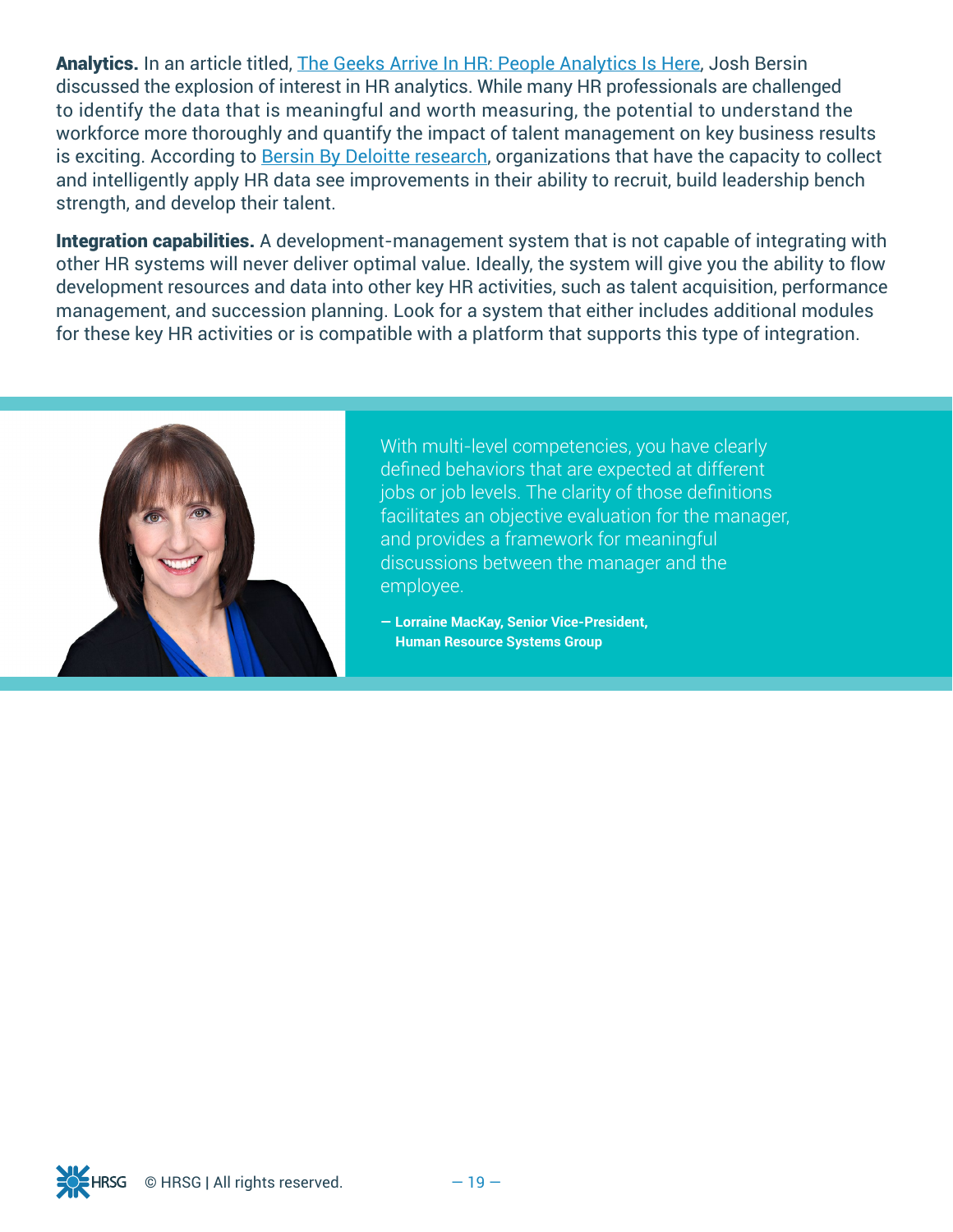### Self-Assessment Checklist

#### Does your career development program follow best practices? Measure its effectiveness against this checklist.

We have a system in place that:

- $\Box$  Empowers employees to set and achieve personal goals and aspirations
- $\Box$  Enables employees to explore potential career ladders (opportunities for promotion)
- $\Box$  Enables employees to explore potential career lattices outside their department or job family
- $\Box$  Enables employees to see where there are gaps in their current job performance
- $\Box$  Provides a selection of learning and development options that are focused on closing those gaps
- $\Box$  Makes it easy for employees to access and explore development options and resources
- $\Box$  Supports a range of learning styles and preferences—formal, informal, visual, experiential, etc.
- $\Box$  Includes a range of development options, including mentorships, massive open online courses (MOOCs), conferences, on-the-job learning, etc.
- $\Box$  Gives employees a clear understanding of the skills and experience they need to develop to reach a desired career goal
- $\Box$  Integrates development resources and data with other key HR activities
- $\Box$  Supports key business goals, such as engagement, retention, leadership development, etc.
- $\Box$  Includes a review process to measure the impact of career development activities at the individual and organizational levels
- $\Box$  Positions continuous learning and development an essential part of the organization's culture
- $\Box$  Gives employees a means of recording career development goals and tracking their progress
- $\Box$  Includes accountability structures, such as manager check-ins or peer accountability
- $\Box$  Can be updated easily to include new learning or development opportunities
- $\Box$  Receives positive feedback from employees, managers, and executives alike
- $\Box$  Includes a process for recognizing and celebrating milestones and achievements

**0-4 Catching up:** If you scored four or less, you have some catching up to do. While you are to be commended for making learning opportunities available to employees, you may benefit from a more strategic approach to development.

5-9 Industry average: If you scored between five and nine, you arWe committed to the development of your employees and keeping pace with your peers. You are making an effort to include a variety of learning styles, and balancing the needs of employees with the needs of the organization.

10-17 Leading the pack: If you scored between 10 and 17, you are leading the way in delivering development options that are self-guided and engaging, supported by the appropriate technologies, and plugged into your organization's broader strategic goals.